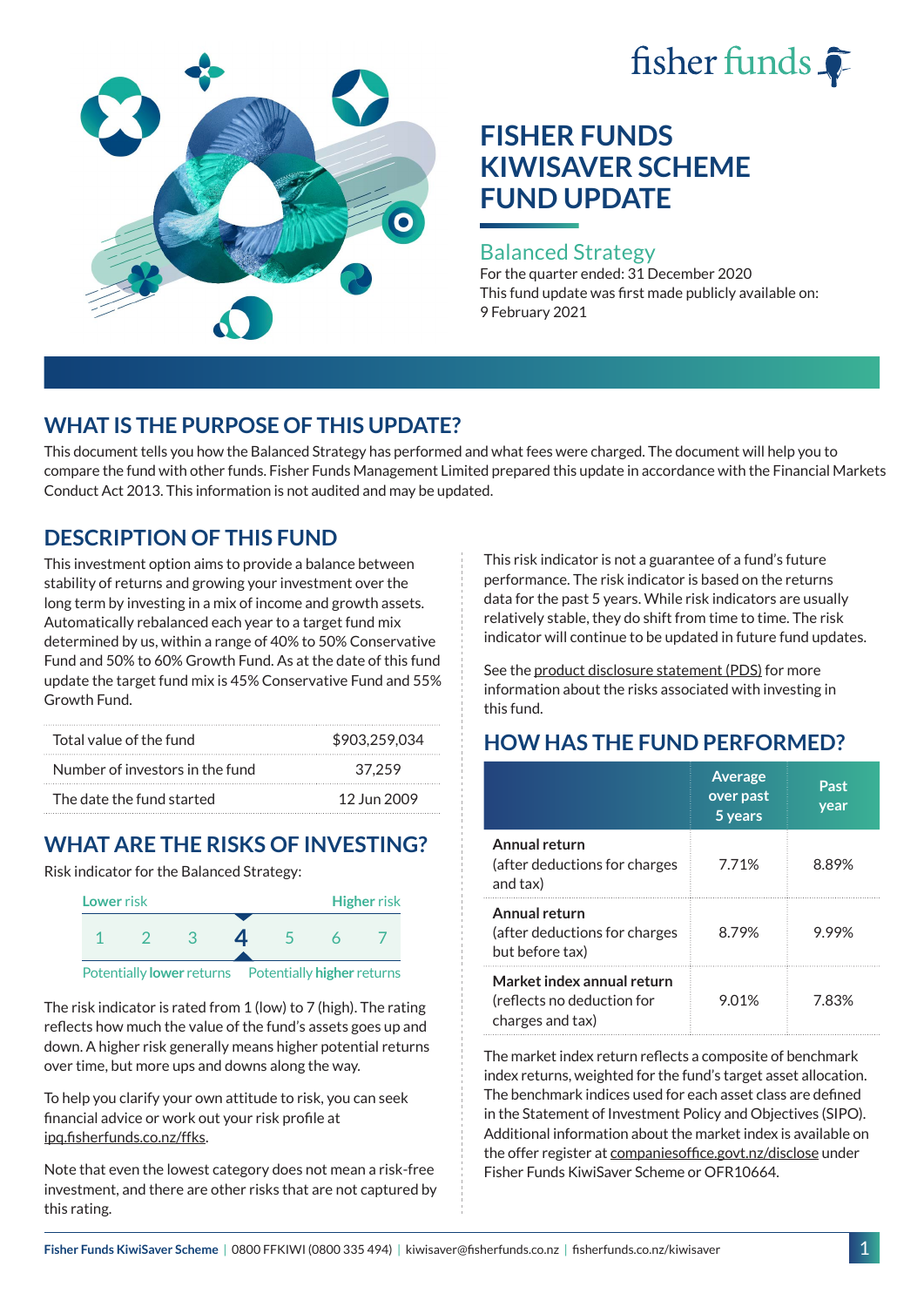### **ANNUAL RETURN GRAPH**



This shows the return after fund charges and tax for the last 10 years ending 31 March. The last bar shows the average annual return for the last 10 years, up to 31 December 2020.

**Important:** This does not tell you how the fund will perform in the future.

Returns in this update are after tax at the highest prescribed investor rate (PIR) of tax for an individual New Zealand resident. Your tax may be lower. The market index return reflects no deduction for charges and tax.

#### **WHAT FEES ARE INVESTORS CHARGED?**

|                 |                                                       |                                                |                                                                                                             |      |                                                                                                                                       | ू<br>8 |
|-----------------|-------------------------------------------------------|------------------------------------------------|-------------------------------------------------------------------------------------------------------------|------|---------------------------------------------------------------------------------------------------------------------------------------|--------|
|                 | 8.00%                                                 | 7.47%<br>7.08%                                 |                                                                                                             |      |                                                                                                                                       |        |
| Annual return   | 6.00%                                                 |                                                |                                                                                                             |      |                                                                                                                                       |        |
|                 | 4.00%                                                 |                                                |                                                                                                             |      |                                                                                                                                       |        |
|                 | 2.00%                                                 |                                                | $.37\%$                                                                                                     |      |                                                                                                                                       |        |
|                 | 0.00%                                                 |                                                |                                                                                                             |      |                                                                                                                                       |        |
|                 | $-2.00%$                                              |                                                |                                                                                                             |      |                                                                                                                                       |        |
|                 | $-4.00%$                                              |                                                | 1.67%                                                                                                       |      |                                                                                                                                       |        |
|                 |                                                       | 2011                                           | 2012                                                                                                        | 2013 | 2014                                                                                                                                  | 2015   |
|                 |                                                       |                                                | return for the last 10 years, up to 31 December 2020.                                                       |      | This shows the return after fund charges and tax for the last 10                                                                      |        |
|                 |                                                       |                                                |                                                                                                             |      | Important: This does not tell you how the fund will perform in th                                                                     |        |
|                 |                                                       |                                                |                                                                                                             |      | Returns in this update are after tax at the highest prescribed inv<br>tax may be lower. The market index return reflects no deductior |        |
| <b>CHARGED?</b> |                                                       |                                                |                                                                                                             |      | Investors in the Balanced Strategy are charged fund charges<br>that include GST. In the year to 31 March 2020 these were:             |        |
|                 |                                                       |                                                |                                                                                                             |      |                                                                                                                                       |        |
|                 |                                                       |                                                |                                                                                                             |      | % of net asset value                                                                                                                  |        |
|                 | <b>Total fund charges</b>                             |                                                |                                                                                                             |      | 1.10%                                                                                                                                 |        |
|                 | Which are made up of:                                 |                                                |                                                                                                             |      |                                                                                                                                       |        |
|                 | <b>Total management and</b><br>administration charges |                                                |                                                                                                             |      | 0.99%                                                                                                                                 |        |
| Including:      |                                                       |                                                |                                                                                                             |      |                                                                                                                                       |        |
|                 | Manager's basic fee                                   |                                                |                                                                                                             |      | 0.92%                                                                                                                                 |        |
|                 |                                                       | Other management and<br>administration charges |                                                                                                             |      | 0.07%                                                                                                                                 |        |
|                 |                                                       | Total performance-based fees <sup>1</sup>      |                                                                                                             |      | 0.11%                                                                                                                                 |        |
|                 | Other charges:                                        |                                                |                                                                                                             |      | \$ amount per investor                                                                                                                |        |
|                 | Annual account fee                                    |                                                |                                                                                                             |      | $$36*$                                                                                                                                |        |
| 1 July 2020.    |                                                       |                                                | * The account fee reduced from \$3 per month (\$36 per<br>annum) to \$1.95 per month (\$23.40 per annum) on |      |                                                                                                                                       |        |

Small differences in fees and charges can have a big impact on

#### **EXAMPLE OF HOW THIS APPLIES TO AN INVESTOR**

Sarah had \$10,000 in the fund at the start of the year and did not make any further contributions. At the end of the year, Sarah received a return after fund charges were deducted of \$889 (that is 8.89% of her initial \$10,000). Sarah also paid \$36 in other charges. This gives Sarah a total return after tax of \$853 for the year.

# **WHAT DOES THE FUND INVEST IN?**

#### **Actual investment mix**

This shows the types of assets that the fund invests in.



#### **Target investment mix**

This shows the mix of assets that the fund generally intends to invest in.